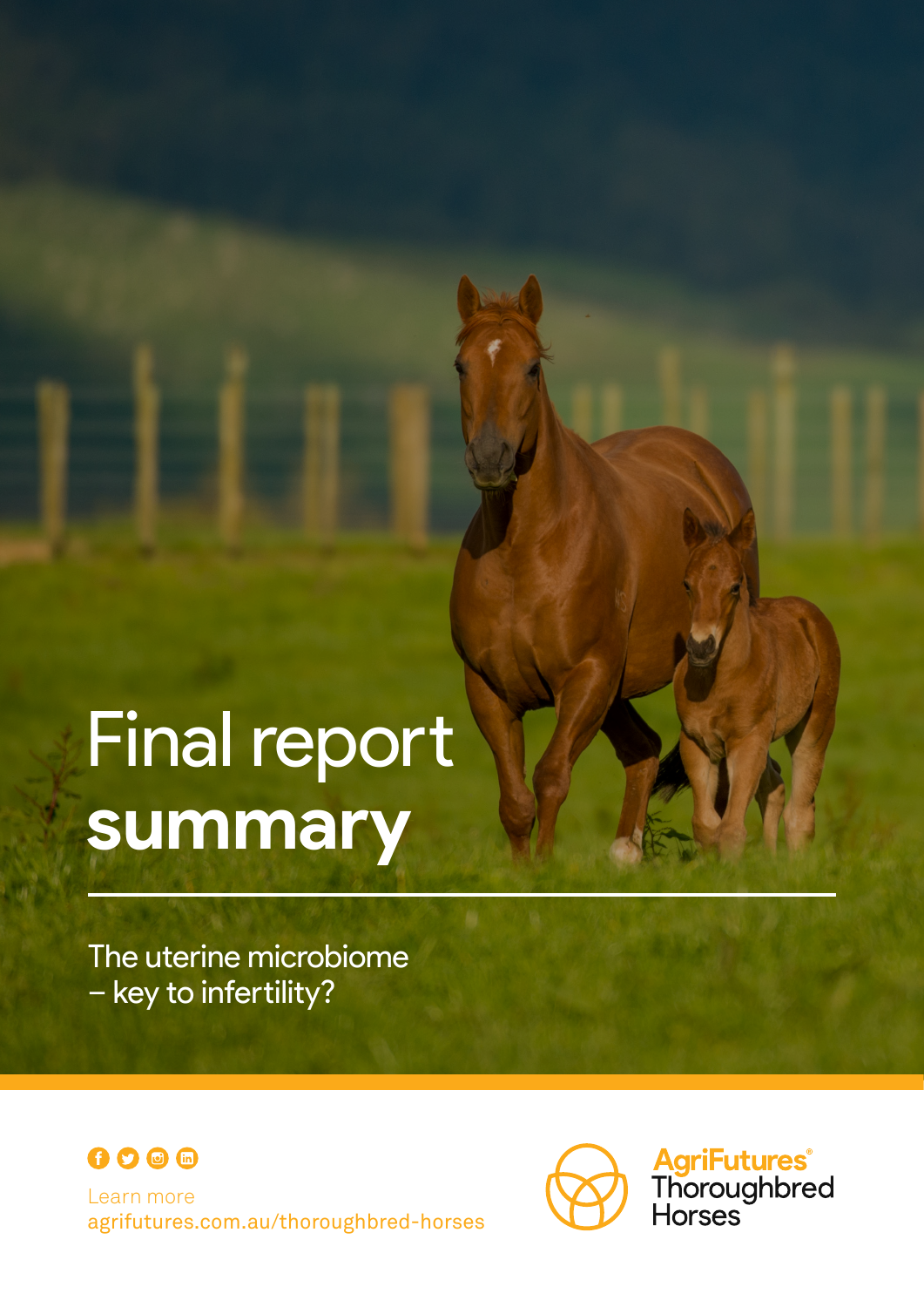## **Abstract**

**The objective of this project was to characterise genetic material from the community of all bacterial organisms (microbiome) residing in the uterus of mares and on the penis of stallions at several time points. Very little is known about the relevance of the microbiome and how it relates to fertility in horses.**

**The study showed that barren mares that fail to conceive during the breeding season harbour more genetic bacterial material in their uterus than mares that do conceive. Furthermore, conventional identification techniques only isolate a small number of bacteria in the equine uterus, many of them known pathogens; the microbiome identification technique used in this project found more bacterial species than would have been found using conventional methods. This may be relevant for diagnostic testing of infertile mares and suggests there is a need for more sensitive detection methods.**

**The study also found that the stallion's microbiome is influenced by the environment and can change significantly during the breeding season. This highlights the need for good hygiene practices at the time of mating in order to minimise biosecurity risks.**

#### **Background**

Endometritis, an inflammation of the uterine lining, is an important cause of infertility in mares (Traub-Dagartz et al., 1991). However, the disease process is complex and still poorly understood. Currently, limited information on the bacterial population in the equine uterus is available beyond the detection of specific disease-causing organisms in some subfertile mares. Infertility not only leads to increased costs but also to foals being born later in the season, which achieve lower prices at yearling sales (Cui, 2016) and also perform poorer in races throughout their lives (Langlois and Blouin, 1997).

This explains why subfertility, in particular endometritis, has been the focus of intense research efforts for many years. Given that less than 1% of bacteria in the environment can be grown on media using conventional techniques (Handelsman 2004), and based on the results of molecular identification techniques in other species, it is likely that these cultured bacterial species represent the vast minority of the resident population in the equine uterus. The in-depth analysis of the uterine microbiome in fertile and subfertile mares is an essential step towards improved reproductive health in horses.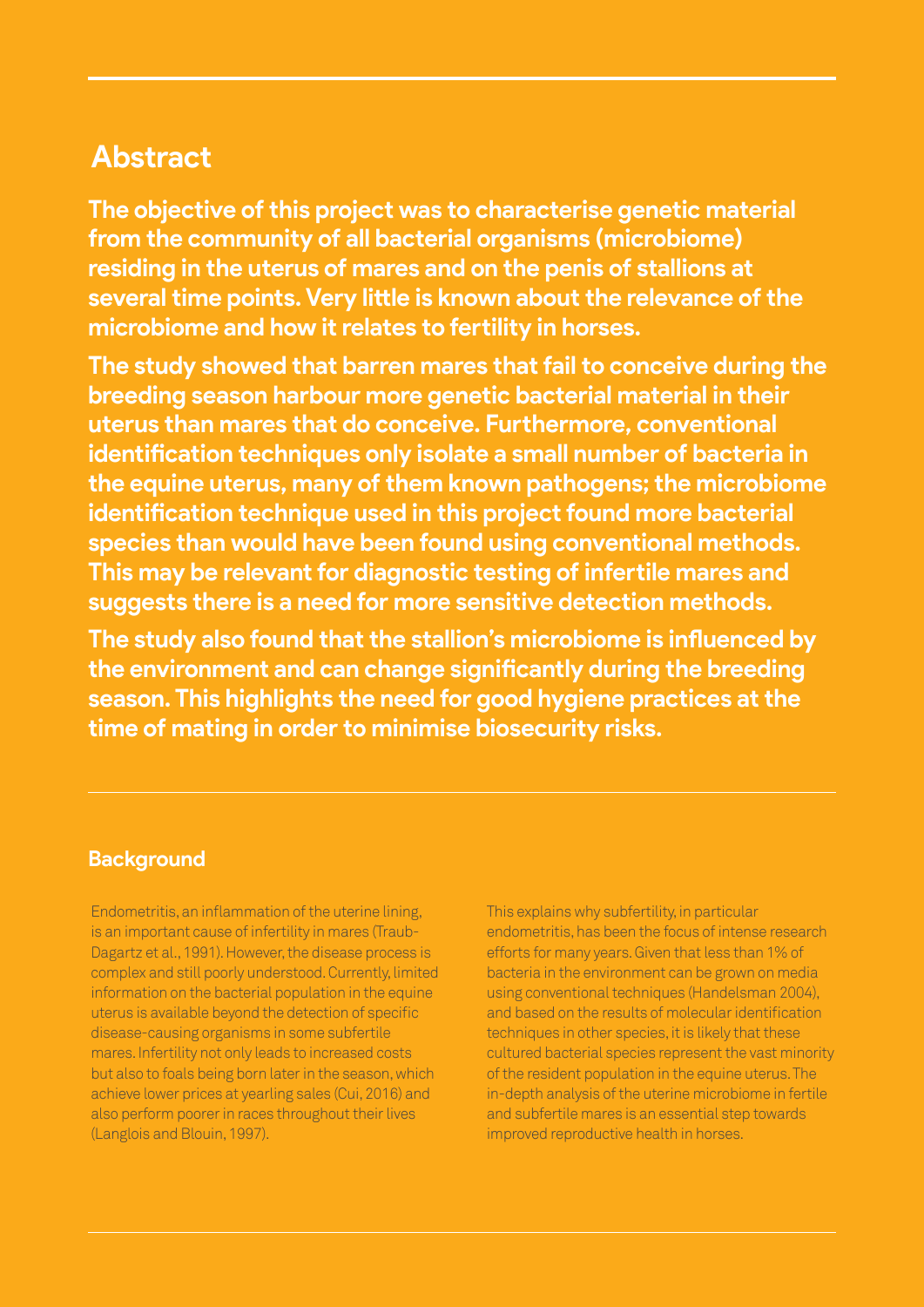The role of the microbiome on the stallion's penis in endometritis has not yet been investigated. Again, while routine culture methods are performed, it is highly likely that only a subset of bacteria present can be identified. This project provided an improved understanding of the resident microbiota (community of microorganisms) and the role they play in equine infertility.

### **Objectives**

The objectives of this project were to:

- 1. Identify differences in microflora between fertile and infertile mares to determine whether microbiome analysis is a useful tool in the diagnosis of endometritis.
- 2. Compare traditional culture-dependent methods of assessing the presence of bacteria in the equine uterus with novel culture-independent techniques to assess whether there is a need for new diagnostic procedures.
- 3. Assess the microbiome in fertile and infertile mares at several time points to assess whether the bacterial population in the equine uterus is stable over time.
- 4. Characterise the microbiome of the stallion's penis to elucidate whether the stallion has a role in the transfer of microorganisms between mares. If this is found to be the case, changes to management recommendations might result.

#### **Research**

Uterine cytobrush samples were collected from 157 maiden mares aged eight years or less and 116 barren mares aged four to 15 years at the beginning of the 2018 and 2019 breeding seasons. An additional 23 samples were collected from mares that were not pregnant at the end of the season. Furthermore, 20 mares, 10 previously maiden and 10 previously barren, were sampled after foaling in the following year.

Swab samples from 16 stallions' penises (from the urethra, urethral fossa, shaft and glans of the penis) were taken at the beginning of the 2018 breeding season, once (n=8) or twice (n=8) during the season, again at the beginning of the 2019 breeding season  $(n=10)$ , and once  $(n=7)$  or twice  $(n=3)$  during the season. Uterine swabs were assessed for bacterial growth by conventional culture methods.

DNA extraction was undertaken using routine methods and the genomic DNA recovered was used as a template for PCR amplification of the V3–V4 variable region of the bacterial 16S rRNA gene. Amplicons were sequenced on an Illumina MiSeq instrument. DNA sequence data was then processed to assess the equine microbiome composition.

The richness (number of bacterial species) and evenness (distribution of bacterial numbers) of bacterial gene sequences were compared between maiden, barren and wet mares and correlated with reproductive success, as well as between stallions and time points.

#### **Outcomes/key findings**

In general, the microbial diversity was higher on the stallions' penises than in the mares' uteri. In both, the microbiome was highly dynamic and changed significantly between seasons and, with regard to the stallions, within the season. However, a more stable 'core microbiome' was detected in stallions.

Conventional identification techniques failed to identify known equine genital pathogens in some mares, while more were identified by microbiome analysis. Bacteria that have been linked with infertility in the human were found in mares and stallions, e.g. Moraxella, which were only found in some stallions in the low-fertility group.

While the richness and evenness of the microbiome was comparable in maiden, barren and wet mares, the barren mares that failed to fall pregnant in the study season harboured a higher number of bacterial species in their uterus than successfully bred barren and maiden mares (Figure 1). Exploring this phenomenon further may lead to the design of a prognostic test that allows prediction of fertility success. Additionally, whether fertility of those mares can be improved by 'modulating' their microbiome, e.g. by transferring microbiota from fertile to infertile mares, should be investigated.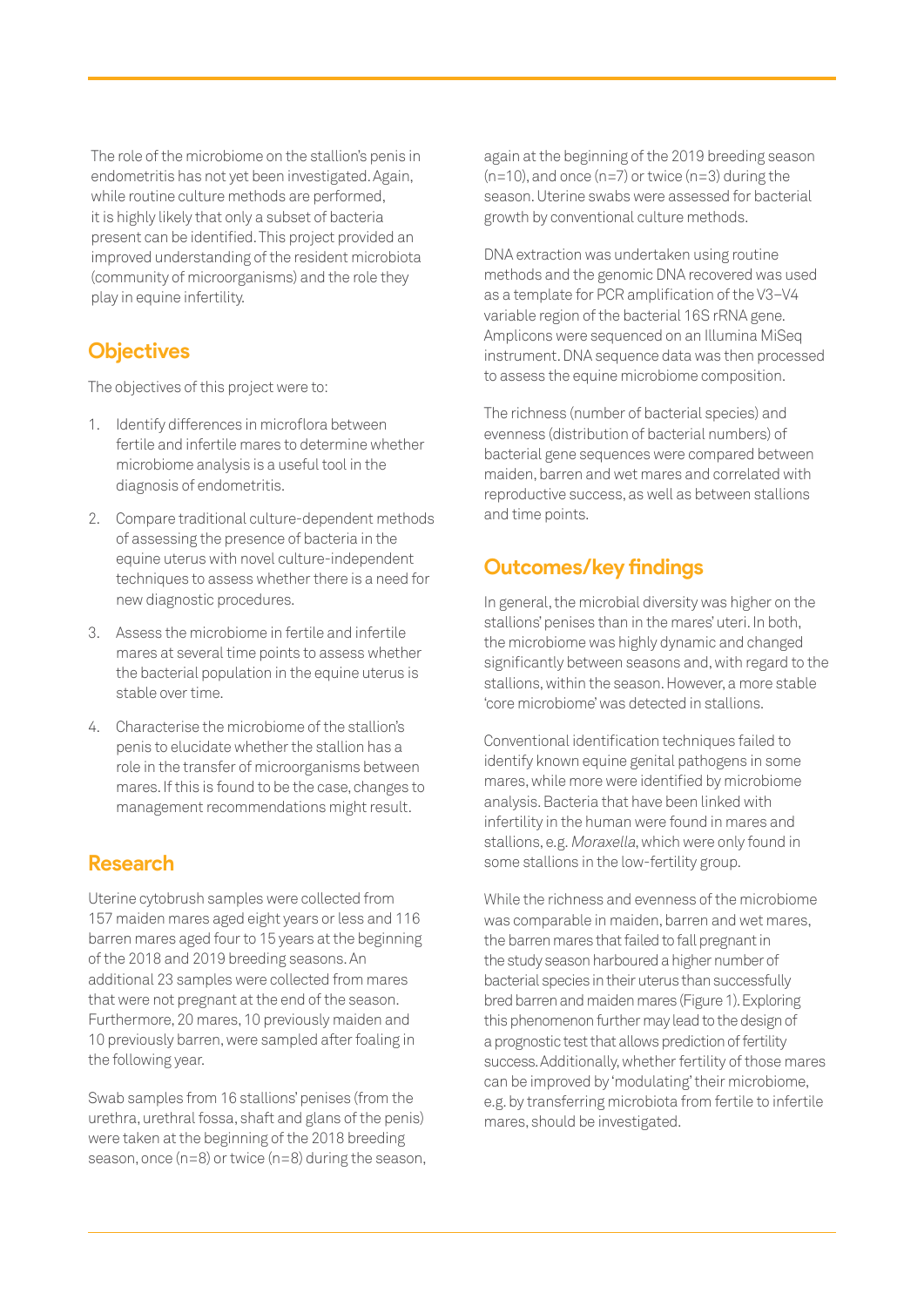

**Figure 1.** Total bacterial species detected in maiden and barren mares, and in mares with reproductive success (pregnant after one breeding) and reproductive failure (four or more times bred unsuccessfully in a season). While species richness is comparable for maiden and barren mares, the bacterial richness is higher in the reproductive failure group in barren mares.



**Total species in resident vs shuttle stallions**

Figure 2. Total bacterial species detected in five 'resident' versus five 'shuttle' stallions. While shuttle stallions have a significantly higher abundance of bacterial species sequences at the beginning of the breeding season (pre-season swab), this is comparable between resident and shuttle stallions in-season.

The abundance of 'shuttle' stallions' microbiome at the beginning of the breeding season was highly influenced by traveling to the Northern Hemisphere in the preceding season. The differences disappeared during the season, suggesting that the microbiome is dynamic and highly influenced by environmental

factors (Figure 2). The findings highlight the need for good hygiene practices to minimise potential biosecurity risks. While this study couldn't demonstrate a clear transfer of bacteria between mares and stallions, this can't be excluded at this point and should be explored in more targeted studies.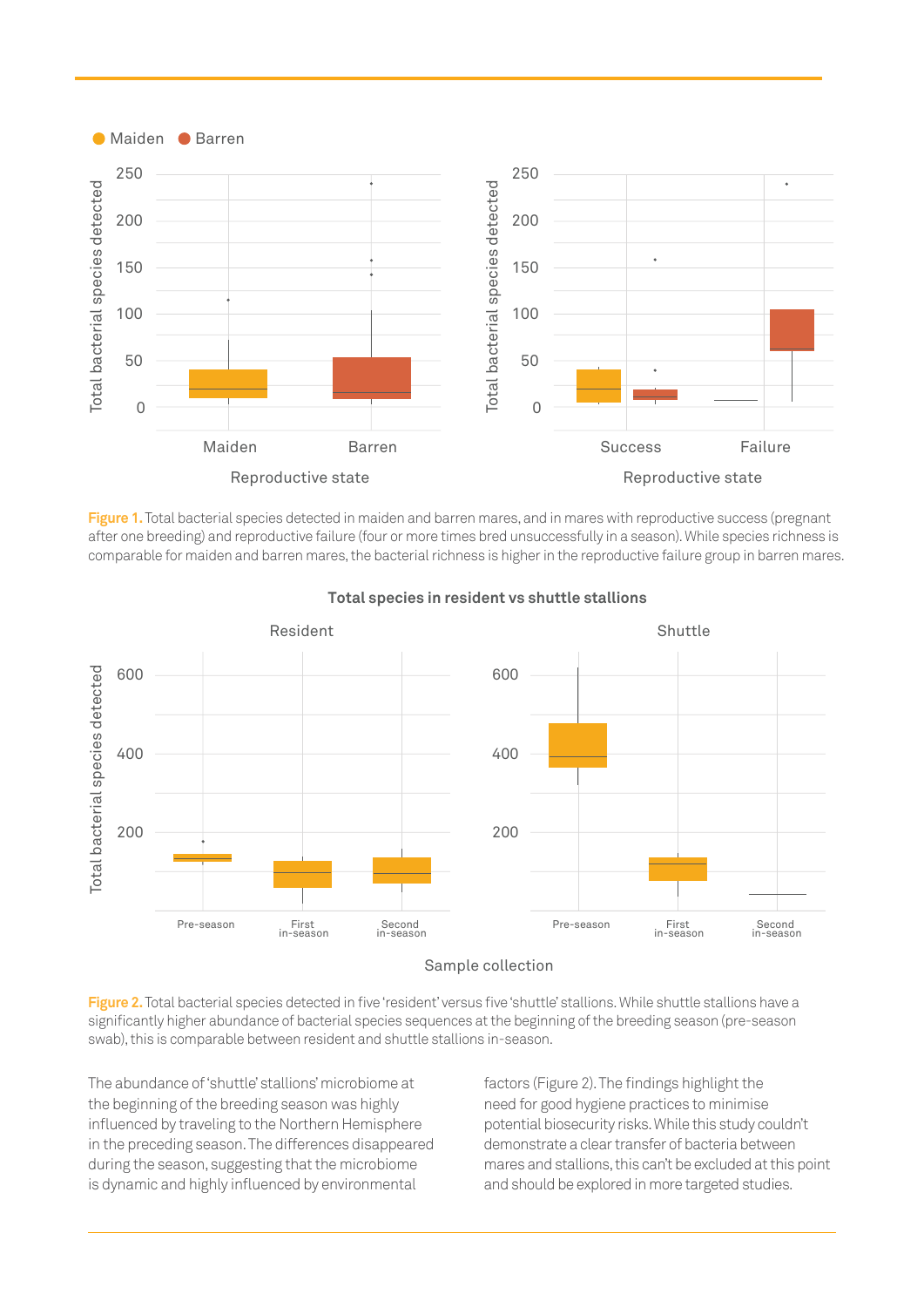### **Implications for industry**

This work found that culture-independent methods allow the identification of a higher number of microorganisms, and therefore more potential candidate pathogens that can be linked to equine infertility. These includes known equine genital pathogens and also novel pathogens that have been found to correlate with infertility in other species. While they have not been found to be exclusively associated with infertile mares or stallions with low fertility, their potential contribution to decreased fertility should be explored further.

The assessment of the microbiome present on the stallions' penises at different time points highlighted the variation in bacteria abundance during the season. The finding that the microbiome is influenced by travel and breeding activity leads to new hypotheses that can characterise these factors in further studies. The finding that the microbiome on stallions' penises is highly variable is of note, as this suggests that stallions can readily pick up and pass on new bacteria, which highlights the need for good hygiene. In the past, attention was mostly paid to known venereal pathogens in the stallion, but future studies should investigate whether this is sufficient, as sequences of pathogens that are implicated in human infertility have been found in this study.

The stallions in this study were all of acceptable fertility but including subfertile stallions in future studies could potentially lead to new insights into the role of the microbiome in stallion fertility.

The finding that no specific bacteria population was found to be uniquely present or absent in either fertile/infertile mares and/or stallions with high or low fertility is important.

#### **Recommendations**

Barren mares that fail to fall pregnant have a higher bacterial abundance in their uterus than successfully bred barren and maiden mares. Further research is recommended as it may be possible to design a prognostic test that enables prediction of fertility success for barren mares. Further research should also investigate whether transferring bacteria from mares with known good fertility to barren mares improves pregnancy rates. Assessment of the microbiome revealed the presence of known and potentially novel equine pathogens that could not be isolated by traditional culture methods. It is recommended that this phenomenon is further investigated by increasing the sample size, as this may reveal the need for more sensitive diagnostic tests for these newly described pathogens (e.g. Moraxella sp., Flavobacterium). If they are found to be of significance in infertile mares, a more sensitive diagnostic test may be warranted (e.g. a diagnostic PCR test).

The stallion's penis harbours a dynamic microbiome that shifts during the season and seems to correlate with its environment. This highlights the importance of good hygiene to minimise the biosecurity risk associated with pathogens being passed between horses. Future studies should explore in more depth the risk of bacteria being transferred between Australian mares and stallions arriving from overseas.

### **Acknowledgements**

The authors would like to thank Drs Sean Finnan, Babiche Heil, Angus MacKinnon, Chelsie Burden, Sam Nugent, Gian Paolo Macolino and Deepti Ramachandra for their help and support. A very special thanks to Dr Wendy Perriam, without whom this project wouldn't have been possible.

#### **References**

Bosh, K., Powell, D., Shelton, B., and Zent, W. (2009). Reproductive performance measures among Thoroughbred mares in central Kentucky, during the 2004 mating season. Equine Vet J 41, 883-888.

Cui, X. (2016). Determining The Value Of Birthrank And Parent Age In Thoroughbred Racehorses, in: 2016 Annual Meeting, July 31-August 2, 2016, Boston, Massachusetts.

Handelsman, J. (2004). Metagenomics: Application of Genomics to Uncultured Microorganisms. Microbiol Mol Biol Rev 68, 669-685.

Traub-Dargatz, J. L., Salman, M. D., and Voss, J. L. (1991). Medical problems of adult horses, as ranked by equine practitioners. J Am Vet Med Assoc 198, 1745-1747.